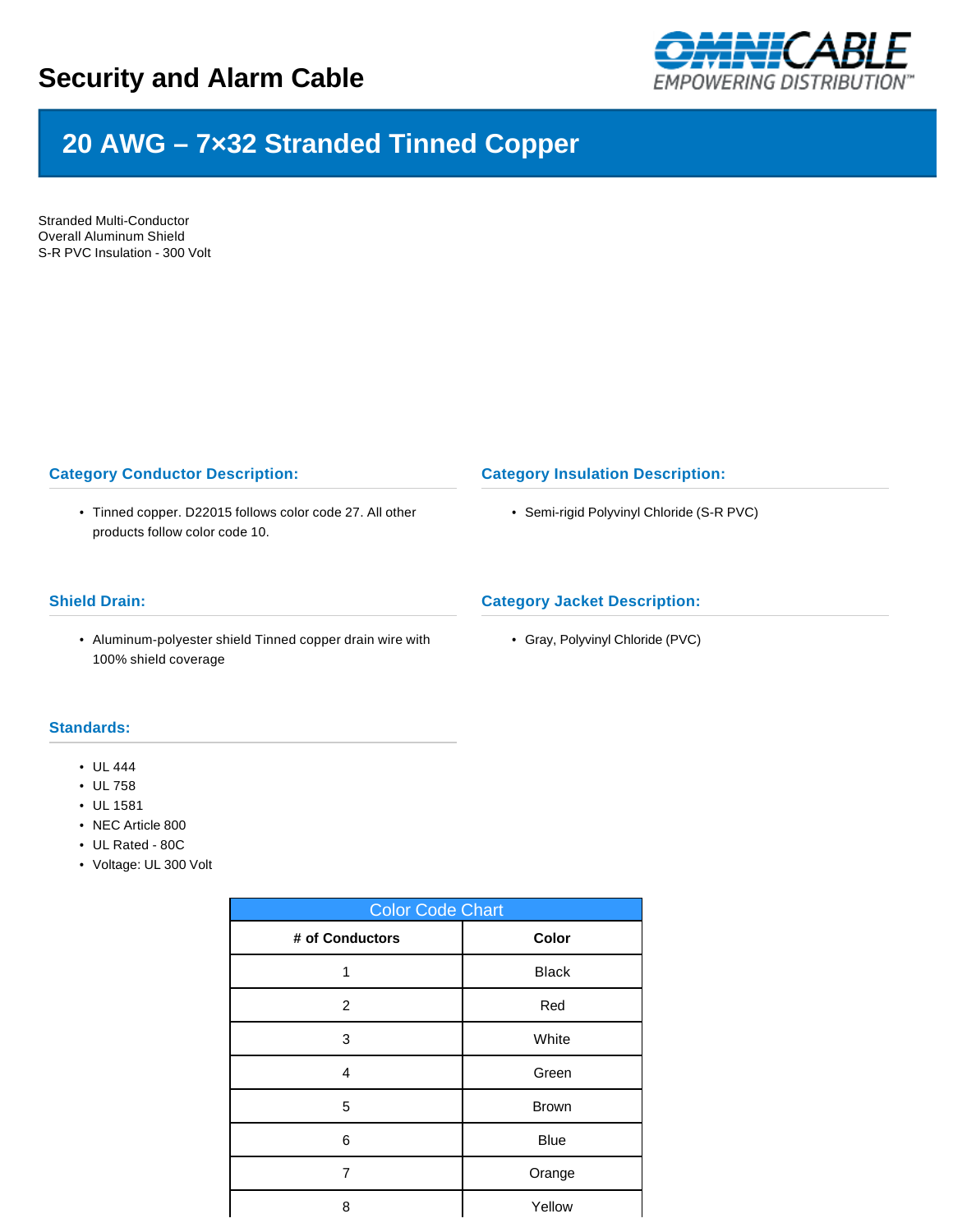| 9  | Purple      |  |  |  |
|----|-------------|--|--|--|
| 10 | Gray        |  |  |  |
| 11 | Pink        |  |  |  |
| 12 | Tan         |  |  |  |
| 13 | Red/Black   |  |  |  |
| 14 | White/Black |  |  |  |
| 15 | Green/Black |  |  |  |
|    |             |  |  |  |